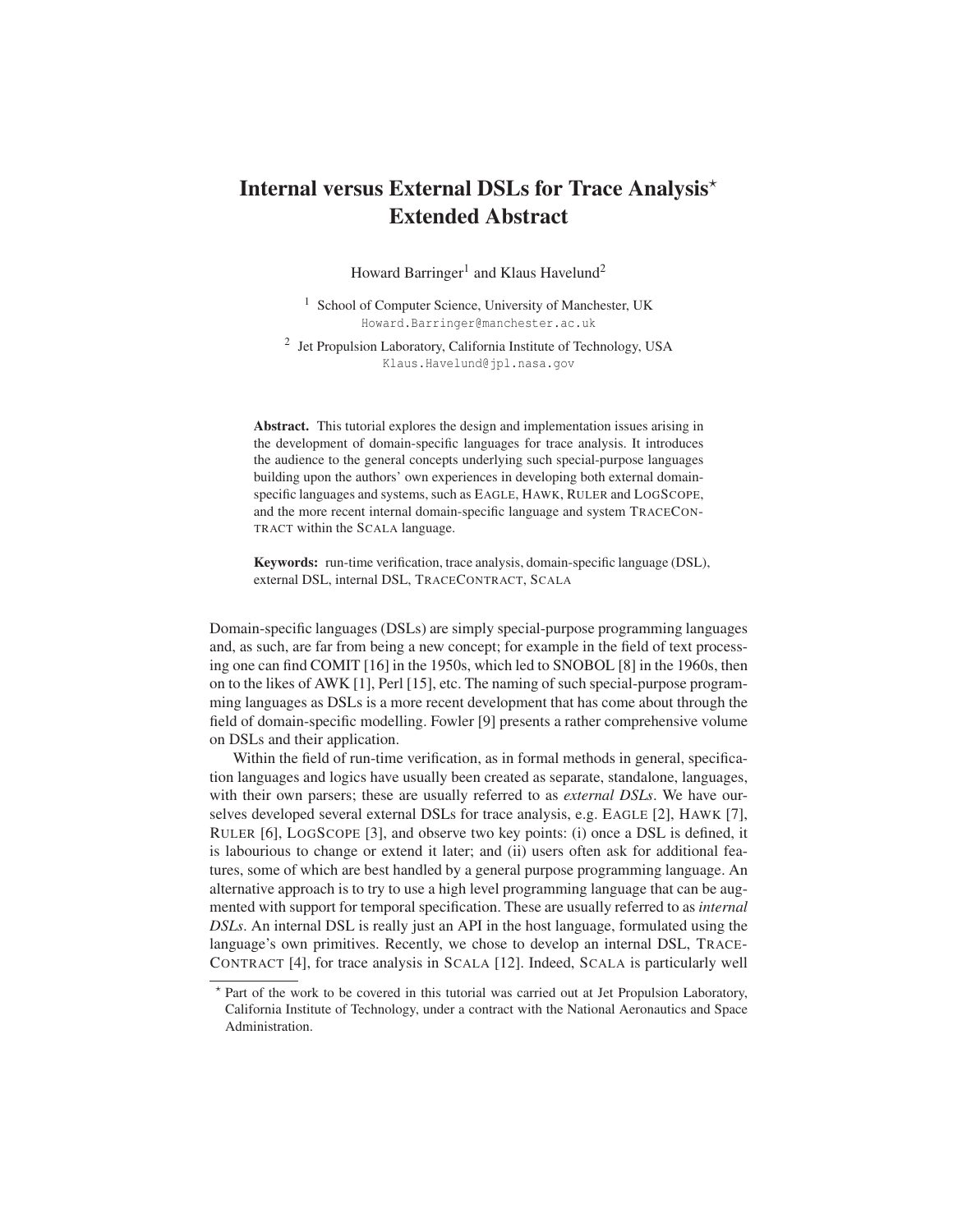suited for this because of (i) the language's in-built support for defining internal DSLs, and (ii) the fact that it supports functional as well as object oriented programming. A functional programming language seems well suited for defining an internal DSL for monitoring, as also advocated in [13] in the case of HASKELL [14]. An embedding of an internal DSL may be termed as *shallow*, meaning that one makes the host language's constructs part of the DSL, or it may be termed as *deep*, meaning that a separate internal representation is made of the DSL (an abstract syntax), which is then interpreted or compiled as in the case of an external DSL. A shallow embedding has disadvantages, for example not being easily analyzable. In [10] it is argued that the advantage of a deep embedding is that *"We 'know' the code of the term, for instance we can print it, compute its length, etc"*, whereas the advantage of a shallow embedding is that *"we do not know the code, but we can run it"*. Generally, the arguments *for* an internal DSL are: limited implementation effort due to direct executability of DSL constructs, feature richness through inheriting the host language's constructs, and tool inheritance, i.e. it becomes possible to directly use all the tool support available for the host language, such as IDEs, editors, debuggers, static analyzers, and testing tools. In summary, the arguments *against* an internal DSL are: (i) lack of analyzability, i.e. one cannot analyze internal DSLs without working with the usually complex host language compiler, which can then have consequences for performance and reporting to users, and (ii) high complexity of language, i.e. one now has to learn and use the bigger host programming language, which may exclude non-programmers from using the language, and which may lead to more errors. Our main observation is, however, that feature richness and adaptability are both very attractive attributes. To some extent, adaptability "solves" the problem of what is the right logic for runtime monitoring. An additional argument is that often one wants to write advanced properties for which a simple logic does not suffice, including counting and collecting statistics. In a programming language this all becomes straightforward. The use of SCALA, whose functional features can be considered as a specification language in its own right, provides further advantage.

In this tutorial, we will introduce the audience to the above issues in the design of DSLs, both external and internal, in the context of run-time verification. In particular, we will use our own experience with the development of RULER, as an external DSL, and TRACECONTRACT, an internal DSL, to show advantages and disadvantages of these approaches. The tutorial will be presented through a series of examples, it will show how an internal DSL can be quickly implemented in SCALA (within the tutorial session), and it will demonstrate why TRACECONTRACT is being used for undertaking flight rule checking in NASA's LADEE mission [11, 5].

## References

- 1. A. V. Aho, B. W. Kernighan, and P. J. Weinberger. *The AWK programming language*. Addison-Wesley, 1988.
- 2. H. Barringer, A. Goldberg, K. Havelund, and K. Sen. Rule-based runtime verification. In *VMCAI*, volume 2937 of *LNCS*, pages 44–57. Springer, 2004.
- 3. H. Barringer, A. Groce, K. Havelund, and M. Smith. Formal analysis of log files. *Journal of Aerospace Computing, Information, and Communication*, 7(11):365–390, 2010.